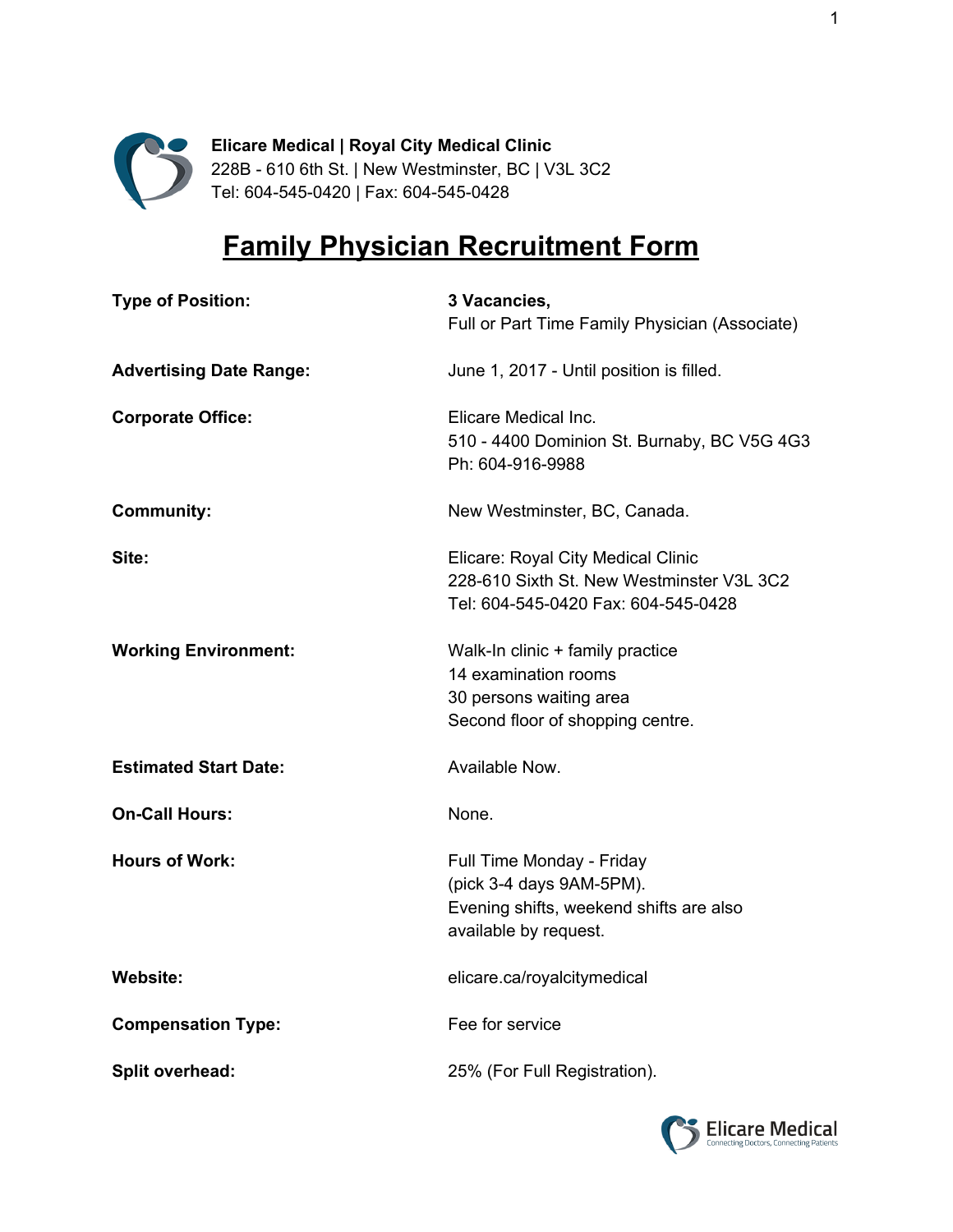| <b>Estimated Yearly Remuneration:</b> | Variable, 2016 Approx \$250K Net.    |
|---------------------------------------|--------------------------------------|
| <b>Vacations:</b>                     | Negotiated with other GPs in office. |

**Benefits and or incentives** First month of work no overhead, or \$5000.00 relocation incentive. Good patient mix with maternity, chronic, and geriatric patient care. Waitlists available for families transferring family physicians. Free parking

## **Qualifications and Experience Required:**

1. Current College of Physicians of BC (CPSBC) License: Provisional or Full. Provisional requiring preceptorship will affect the contract details.

2. Canadian College of Family Practitioners (CCFP): Eligible

3. Canadian Medical Protective Association (CMPA): Mandatory

**Referrals please send to:** Richard Wang

Clinic Operations Manager 604-916-9988 [rw@bcdrug.com](mailto:rw@bcdrug.com)

Attached: *Images of site.*